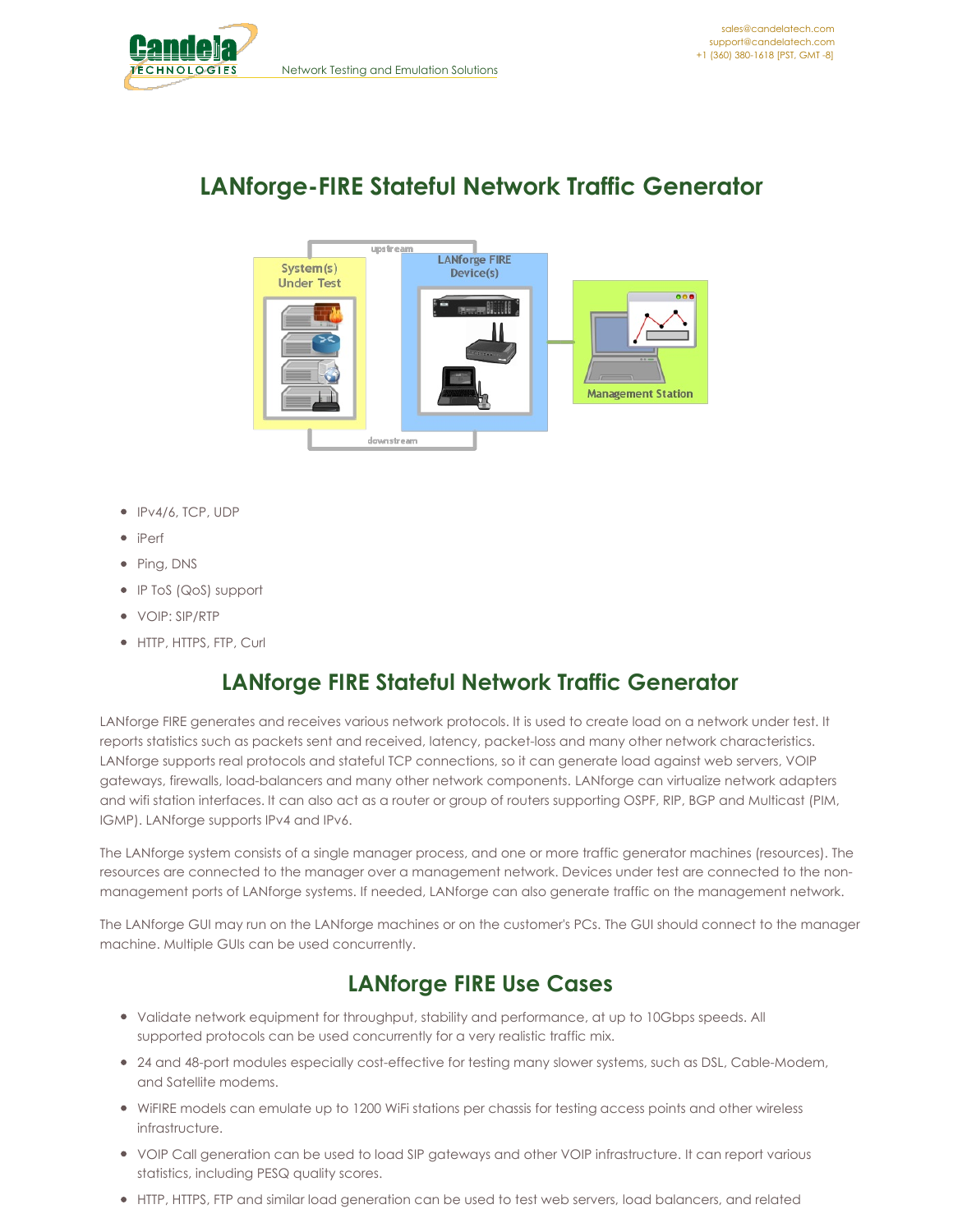equipment.

LANforge can support 50,000+ concurrent stateful TCP connections, so it can be used to test firewalls, routers, and other equipment that pays close attention to higher level protocols.

#### **LANforge FIRE Protocols & Connections**

- 1. Supports real-world protocols: (Benchmarked on high-end Candela Technologies-supplied hardware)
	- 1. Layer 2: Raw-Ethernet
	- 2. PPP: Supports PPPoE interfaces
	- 3. Layer 3: Armageddon accellerated UDP/IP (9.99 Gbps+ with 1514 byte frames on 10 GE; 990 Mbps, 81,800 pps on GigE; both symmetrical and bidirectional, sending to self (2 ports)) [\\*](#page-0-0)
	- 4. Layer 3: UDP/IP (6 Gbps+ bi-directional, 3 streams, 24k byte PDUs, 1500 MTU, 10G, to self, some drops)
	- 5. Layer 3: UDP/IPv6 (6 Gbps+ bi-directional, 3 streams, 24k byte PDUs, 1500 MTU, 10G, to self, some drops)
	- 6. Layer 3: IGMP Multicast UDP (500+ receivers)
	- 7. Layer 3: IGMP Multicast UDP over IPv6 (500+ receivers)
	- 8. Layer 3: Stateful TCP/IP (9.8Gbps+ on wire, 9.3Gbps goodput, bi-directional with 24K byte writes, 30 streams, 1500 MTU, 10G, to self)
	- 9. Layer 3: Stateful TCP/IPv6 (9.8Gbps+ on wire, 9.1Gbps goodput, bi-directional with 24K byte writes, 30 streams, 1500 MTU, 10G, to self)
	- 10. Layer 3: Stateful SCTP/IP (850Mbps, bi-directional, 3 streams. No hardware offload exists, CPU bound.)
	- 11. Layer 3: Stateful SCTP/IPv6 (850Mbps, bi-directional, 3 streams. No hardware offload exists, CPU bound. Requires global-scope IPv6 addresses.
	- 12. Layer 4-7: FTP
	- 13. Layer 4-7: SFTP
	- 14. Layer 4-7: HTTP (9 Gbps+ download, 65,000+/13,000+ Requests per Second, 6,000+ concurrent connections)
	- 15. Layer 4-7: HTTPS (1 Gbps+ download)
	- 16. Layer 4-7: SCP
	- 17. Layer 4-7: TFTP (1400+ concurrent connections, ~1Gbps throughput)
	- 18. Layer 4-7: TELNET
	- 19. Layer 4-7: DNS (Used and Reported by most Layer 4-7 traffic types)
	- 20. Layer 4-7: PING (via integrated script)
	- 21. Layer 4-7: VoIP Call Generator (SIP, RTP, RTCP, PESQ/MOS), 1000+ calls per machine. [\\*](#page-0-0)
	- 22. File-IO: NFS 17+Gbps (dual 10G NICs, mostly reading), 1000+ virtual clients.
- 2. Supports over 50,000 concurrent TCP connections on a single high-end machine with appropriate licenses. Base license includes 1000 concurrent connections. Supports around 2000 concurrent Layer 4-7, UDP and other connection types. [\\*](#page-0-0)
- 3. Supports real-world compliance with ARP protocol.
- 4. Supports ToS (QoS) settings for TCP/IP and UDP/IP connections.
- 5. Utilizes [libcurl](http://curl.haxx.se/libcurl/) for FTP, SFTP, TFTP, SCP, TELNET, HTTP and HTTPS (SSL) protocols.
- 6. Supports file system test endpoints (can be used for NFS, NFSv4, SMB, and iSCSI file systems too!). Can emulate 1000+ CIFS and/or NFS clients with unique mount points, IPs, MACs, etc [\\*](#page-0-0)
- 7. Supports custom and command-line programs, like nmap and ping.
- 8. Custom packet builder interface allows hand crafting of headers and payloads. Headers supported at Layer 2 include ARP, SNAP/LLC, 802.1Q, 802.1QinQ and MPLS. Some Layer 3 protocol headers supported include IP, IPX, UDP, TCP, ICMP, IGMP, IP-ENCAP, RDP, IPinIP and IPv6 protocols.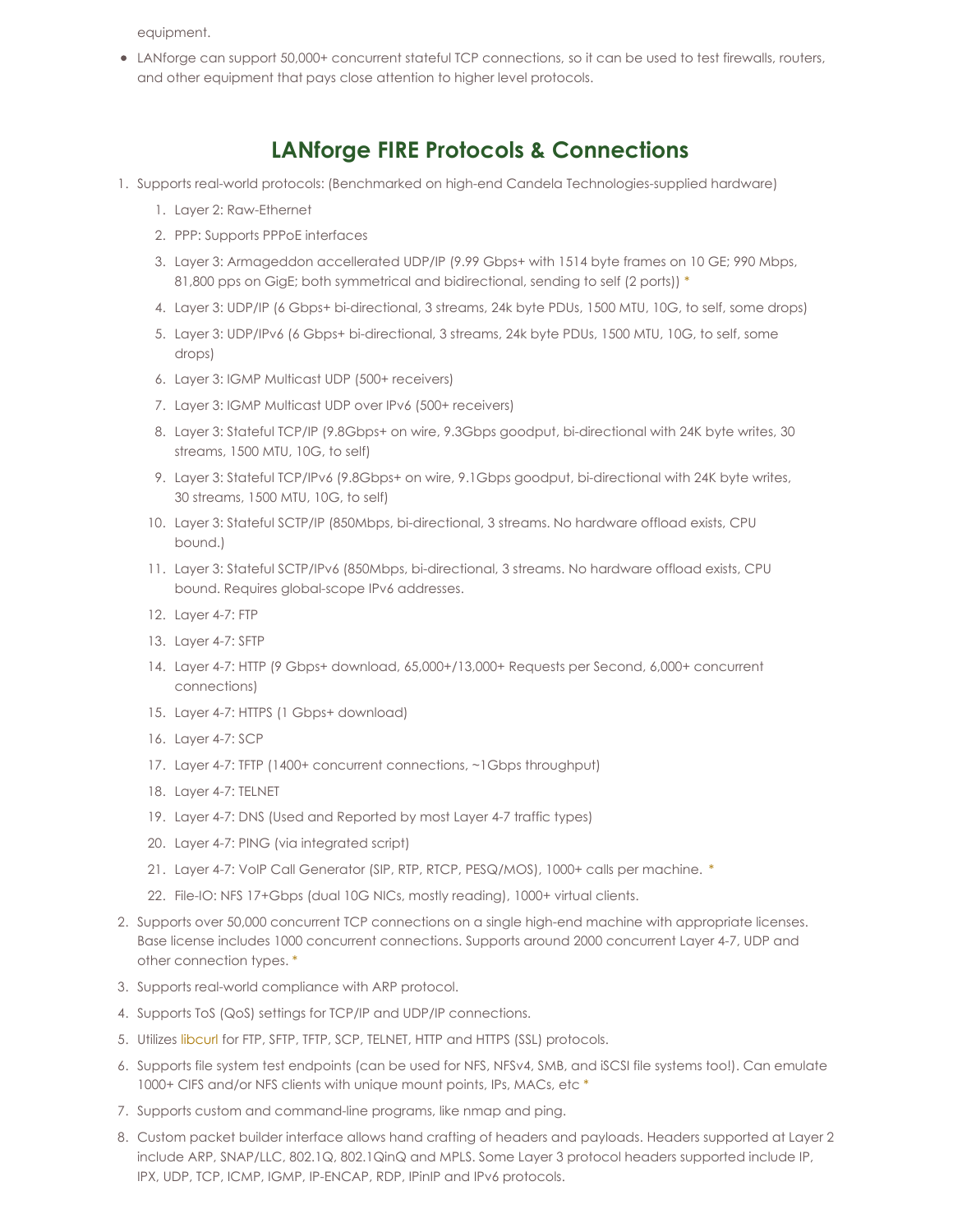- 9. Uses publicly available Linux or Windows networking stack for increased standards compliance.
- 10. Supports 20 or more physical data-generating Ethernet ports per 2U LANforge chassis.
- 11. Emulates over 2000 unique machines with one physical interface with the MAC-VLAN feature! [\\*](#page-0-0)
- 12. Supports over 2000 802.1Q VLANs [.\\*](#page-0-0)
- 13. Supports PPPoE, including automated creation and deletion of the PPP interfaces
- 14. Supports 802.11a/b/g/n/AC with WiFIRE feature set (see below.)

#### **LANforge FIRE Reporting**

- 1. Comprehensive traffic reports include: Packet Transmit rate, Packet Receive rate, Packet Receive Drop %, Transmit Bytes, Receive Bytes, Latency, various Ethernet driver level counters, and much more.
- 2. Supports generation of reports that are ready to be imported into your favorite spread-sheet.
- 3. Allows packet sniffing and network protocol decoding with the integrated [Wireshark](http://www.wireshark.org) protocol sniffer.

#### **Management & Platform Support**

- Comprehensive management information detailing all aspects of the LANforge system including machine statistics, test cases, and Ethernet port statistics.
- The LANforge Management GUI manages the LANforge systems and may be run locally on the LANforge system or over the network.
- The GUI can manage multiple units, tests, and testers simultaneously.
- The GUI is supported on Linux, Windows, MAC, and other operating systems.
- Supports scriptable command line interface (telnet) which can be used to automate test scenarios. Perl libraries and example scripts are also provided!
- LANforge testing software supported on Linux and Microsoft Windows.
- Automatic discovery of LANforge systems simplifies maintenance and use of LANforge test equipment.
- The modular architecture allows you to leverage your existing LANforge investment as your need for capacity increases.
- [LANforge](http://www.candelatech.com/datasheet_ice.php) FIRE feature set may be combined with LANforge ICE to provide background traffic for more realistic testing.

#### **LANforge VoIP/RTP Call Generator Feature Highlights**

- 1. SIP protocol used for call management. [\\*](#page-0-0)
	- 1. SIP/UDP supported.
	- 2. Can use directed mode, where VoIP phones call directly to themselves.
	- 3. Can also use Gateway mode where the VoIP phones register with a SIP gateway.
	- 4. SIP authentication is supported.
- 2. RTP protocol used for streaming media transport, and supports the following CODECS. More codecs may be supported in the future.
	- 1. G.711u: 64kbps data stream, 50 packets per second
	- 2. G.729a: 8kbps data stream, 50 packets per second
	- 3. [Speex](http://www.speex.org): 16kbps data stream, 50 packets per second (Linux ONLY)
	- 4. G.726-16: 16kbps data stream, 50 packets per second
	- 5. G.726-24: 24kbps data stream, 50 packets per second
	- 6. G.726-32: 32kbps data stream, 50 packets per second
	- 7. G.726-40: 40kbps data stream, 50 packets per second
	- 8. NONE: A messaging-only configuration is now supported
- 3. Supports PESQ automated voice quality testing.
- 4. RTCP protocol used for streaming media statistics
- 5. Each LANforge VoIP/RTP endpoint can play from a wav file and record to a separate wav file. Almost any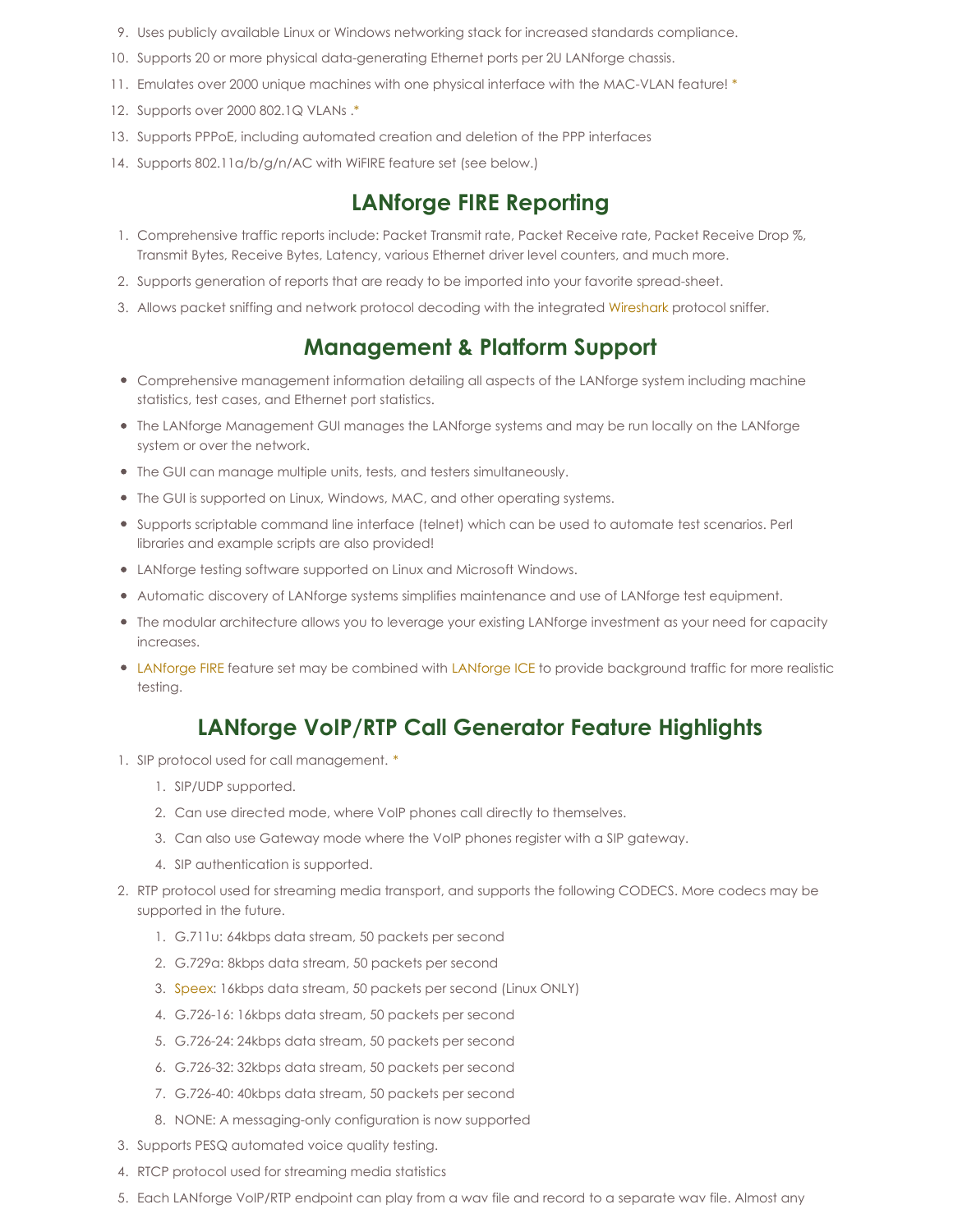sound file can be converted to the correct wav file format with tools bundled with LANforge. Sample voice files are included.

- 6. Support for 1000 or more emulated VoIP phones per machine (hardware dependent).
- 7. LANforge VoIP/RTP endpoints can call other LANforge endpoints or third party SIP phones like Cisco and Grandstream. Third party phones can also call LANforge endpoints and hear the WAV file being played.

## **LANforge WiFIRE 802.11a/b/g/n/AC Stateful Traffic Generator**

- 1. See some [Example](http://www.candelatech.com/lf_wifi_reports.php) WiFi Reports supported by LANforge.
- 2. Useful for testing Wireless Access Points and deployments.
- 3. Can emulate up to 200 802.11a/b/g/n wireless client stations (Virtual STAs) per a/b/g/n radio, and up to 64 per /a/b/g/n/AC radio.
- 4. Each radio can run on only a single frequency at a time. So, all stations on a radio must be able to connect to an AP on the same channel.
- 5. Each Virtual STA can be associated with a particular Access Point (AP).
- 6. Each Virtual STA can be set to a specific protocol (/a, /b, /g, /n, /AC) or be told to use the best option available.
- 7. For 802.11n and AC, HT-40 can be disabled.
- 8. For all protocols, the rates can be specified or left auto.
- 9. AMPDU density and factor can be modified for 802.11n stations.
- 10. Each Virtual STA has unique MAC address, IP address and routing table.
- 11. 128bit WEP, WPA, WPA2 (PSK), WPA3 and related [wpa\\_supplicant](http://en.wikipedia.org/wiki/Wpa_supplicant) authentication methods supported.
- 12. Advanced authentication support includes: 802.1x, 802.11u, HotSpot 2.0/HS2.0, EAP-TLS, EAP-TTLS with MSCHAPv2, EAP-SIM, EAP-AKA, etc.
- 13. Automated captive portal login support for Virtual STAs.
- 14. Supported standards include: 802.11r (OTA and over DS), 802.11w, 802.11k, 802.11v
- 15. Supports **all** LANforge FIRE stateful traffic generation features, including HTTP, TCP, UDP, TCPv6, UDPv6, VOIP (SIP, RTP) [\\*](#page-0-0) and more.
- 16. Supports bridge mode where wired Ethernet traffic can connect to the wired port on the LANforge an have their traffic sent onto the wireless network. This allows third-party traffic generators to be used. Each MAC address is associated with a single WiFi station in LANforge. With release 5.2.2, traffic can be bridged by IP address as well.
- 17. Supports powerful Chamber View scenario-creation to quickly create WiFi testing configurations.

#### **LANforge NetReplay & Backtrack Feature Highlights**

- 1. Using a combination of the LANforge FIRE traffic generation and LANforge ICE network emulation, LANforge supports capture and replay of Ethernet packet streams.
- 2. Capture protocol can be converted to standard 'libpcap' format for use with other tools such as Wireshark and tcpdump.
- 3. Capture has been benchmarked at 1Gbps bi-directional on high-end hardware using 6TB RAID configuration.

#### **Virtual Network Builder**

LANforge Netsmith is a drag-and-drop virtual network builder. It can support virtual routers, emulated network links, bridges (switches), virtual and physical interfaces, and more. When using routers, it supports static, OSPF, BGP, Multicast (IGMP, PIM) and other protocols for IPv4 and IPv6. LANforge FIRE stateful traffic generating connections and LANforge ICE network emulations are easily placed in the virtual networks. The virtual routers can connect to external routers and other network elements for easy integration into your network.

- 1. Emulates networks of arbitrary complexity using real-world routing protocols by integrating with the [XORP](http://www.xorp.org) router daemon.
- 2. Supports IPv4 and IPv6 static routing.
- 3. Supports IPv4 and IPv6 OSPF routing.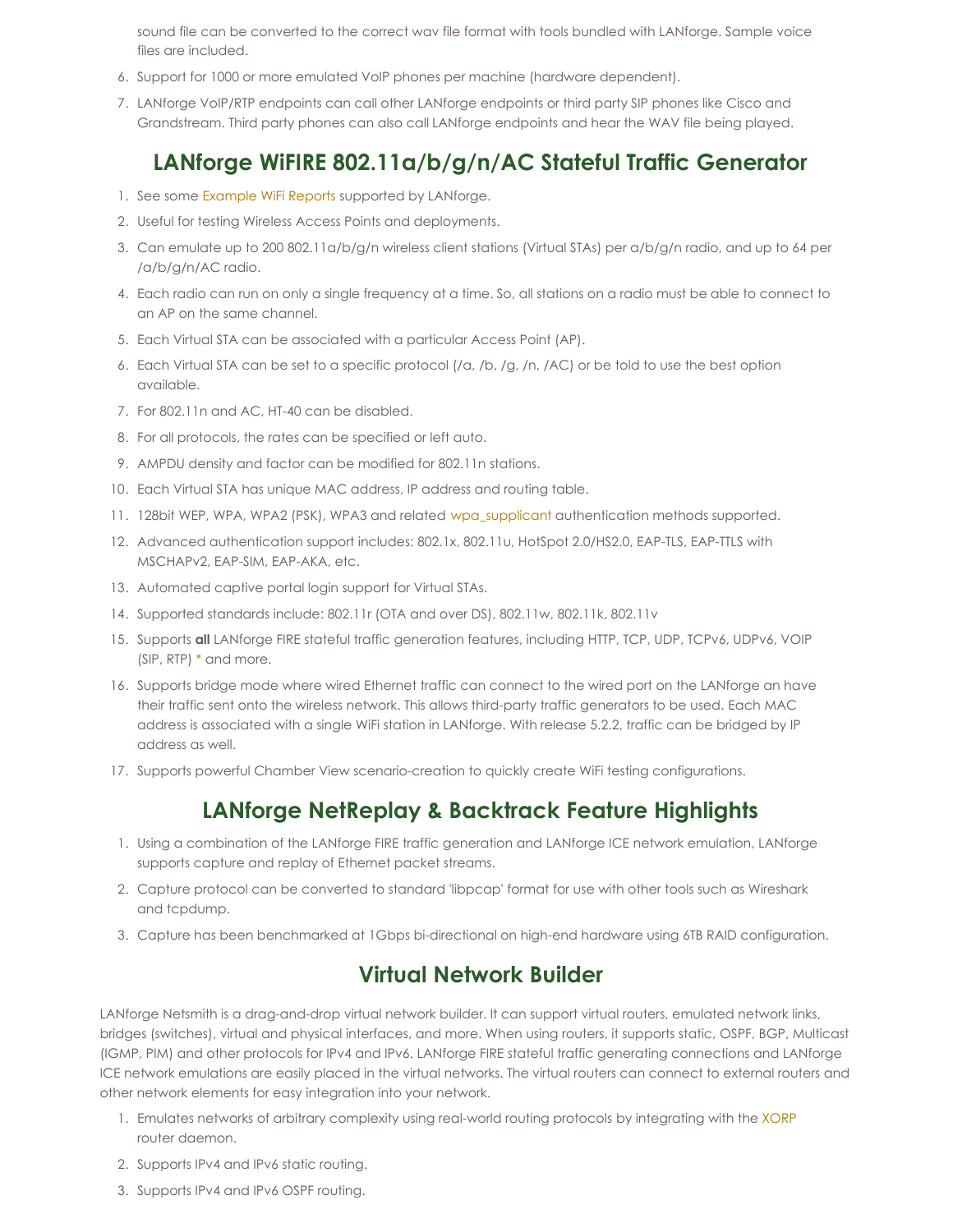- 4. Supports IPv4 and IPv6 multicast routing.
- 5. Supports basic RIP, OLSR, and BGP routing protocol features.
- 6. Supports Ethernet bridges (switches), including spanning tree protocol (STP).
- 7. The virtual interfaces are 'real', so you can configure them like normal network interfaces and use sniffers and other tools on the individual interfaces.
- 8. Virtual router interconnections can be associated with LANforge ICE network emulations.
- 9. Interfaces can be associated with LANforge FIRE stateful traffic generation connections.
- 10. See the [LANforge](http://www.candelatech.com/lfgui_ice_cookbook.php) FIRE and LANforge ICE and cookbook for examples of how Netsmith works.

#### **LANforge FIRE Systems**

[LANforge](http://www.candelatech.com/datasheet_ice.php) FIRE is often customized to a customer's specifications. In particular all of the LANforge ICE Network Emulation feature set is available. Some standard systems are listed below, but please contact [sales@candelatech.com](mailto:sales@candelatech.com) to discuss your requirements in detail and for a customized quote.

| Gigabit in a Box:<br>CT502-1G                 | Simulate up to 250 ethernet devices with unique MAC, IP<br>Address and routing table over 6 physical ports with gigabit<br>traffic generation. Excellent for testing routers and firewalls that<br>monitor traffic flows.                                                                              | <b>HTML</b><br><b>PDF</b> |
|-----------------------------------------------|--------------------------------------------------------------------------------------------------------------------------------------------------------------------------------------------------------------------------------------------------------------------------------------------------------|---------------------------|
| 802.11a/b/g/n/AC WiFi:<br>CT523-328-2ac-1n    | Simulate up to 328 802.11a/b/g/n/AC Wireless Stations in one<br>small system (200 per /n radio, 64 per /AC radio). Each Virtual<br>Station device has its own IP address, IP port space, MAC<br>address and routing table. Excellent for testing Access Points<br>and other WiFi networks.             | <b>HTML</b><br><b>PDF</b> |
| <b>VolP Call Generator:</b><br>CT505-30       | Generate up to 30 concurrent SIP calls with RTP. Excellent for<br>testing SIP gateways, routers and QoS configurations. Includes<br>optional PESQ module that provides automated perceptive<br>quality scoring for the individual calls.                                                               | <b>HTML</b><br><b>PDF</b> |
| 10 Gigabit Generator:<br>CT503-10G            | Generate and receive 10 Gbps of traffic with a single system.<br>The CT503-10G is configured with two 10 Gigabit Fiber<br>interfaces. This system is excellent for testing multi-port high-<br>speed networks.                                                                                         | <b>HTMI</b><br><b>PDF</b> |
| 48-port Last-Mile Traffic Generator:<br>CT570 | Generate and receive up to 2 Gbps of traffic across 48 10/100<br>ethernet interfaces utilizing a single LANforge machine and a<br>48-port managed ethernet switch. This system is excellent for<br>testing DSL, Cable Modem, and other networks with a large<br>number of lower-speed network devices. | <b>HTML</b><br><b>PDF</b> |

Candela Technologies Inc., 2417 Main Street, Suite 201, P.O. Box 3285, Ferndale, WA 98248, USA www.candelatech.com | sales@candelatech.com | +1 360 380 1618

### **LANforge-FIRE Related Screen Shots**

**Layer 3 (Ethernet, UDP, TCP) Connections**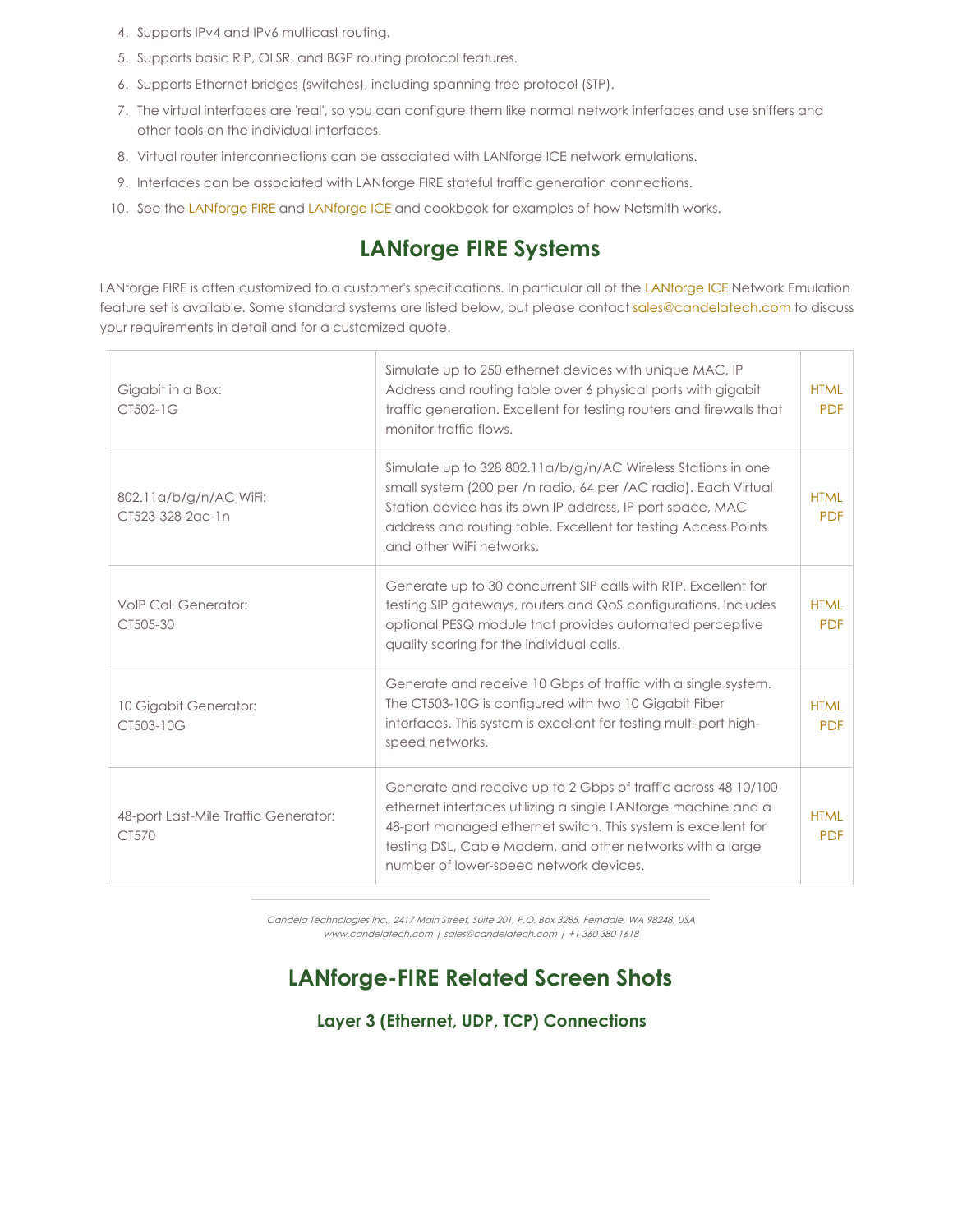| ■金                                       |                          |            |                                           |                                                  | LANforge Manager Version(5.2.13) |                                        |                |                                                 |                     |                | $+$ $ \times$                                                           |  |
|------------------------------------------|--------------------------|------------|-------------------------------------------|--------------------------------------------------|----------------------------------|----------------------------------------|----------------|-------------------------------------------------|---------------------|----------------|-------------------------------------------------------------------------|--|
| Control Reporting Tear-Off Info Plugins  |                          |            |                                           |                                                  |                                  |                                        |                |                                                 |                     |                |                                                                         |  |
|                                          |                          |            |                                           |                                                  |                                  | Stop All                               |                | <b>Restart Manager</b>                          |                     | Refresh        | <b>HELP</b>                                                             |  |
|                                          |                          |            |                                           |                                                  |                                  |                                        |                |                                                 |                     |                |                                                                         |  |
| <b>Attenuators</b>                       | File-IO                  | Layer-4    | <b>Test Mgr</b>                           | <b>Test Group</b>                                | Resource Mgr                     | Event Log<br>Alerts                    | Port Mgr       | Messages                                        |                     |                |                                                                         |  |
|                                          | <b>Status</b>            |            |                                           | Layer-3                                          |                                  | L3 Endps                               |                |                                                 |                     | WanLinks       |                                                                         |  |
|                                          | Rpt Timer: fast          |            | (1 s)                                     | ▼ Go   Test Manager   all                        |                                  | Select All<br>$\overline{\phantom{a}}$ | <b>Start</b>   | Stop                                            | Oujesce             | Clear          |                                                                         |  |
|                                          | View                     | $ 0 - 200$ |                                           |                                                  | $\blacktriangledown$ Go          |                                        | <b>Display</b> | Modify<br>Create                                |                     | Delete         |                                                                         |  |
| Cross Connects for Selected Test Manager |                          |            |                                           |                                                  |                                  |                                        |                |                                                 |                     |                |                                                                         |  |
| Name                                     | Type                     | State      |                                           | $Pkt Rx A \rightarrow B$ $Pkt Rx A \leftarrow B$ | Rate $A \rightarrow B$           | Rate $A \leftarrow B$                  |                | Rx Drop % A Rx Drop % B Drop Pkts A Drop Pkts B |                     |                | Avg RTT                                                                 |  |
| xcdx-1                                   | LF/UDP Run               |            | 17.294                                    | 17,549                                           | 9.998.239                        | 9.997.437                              | $\Omega$       | $\circ$                                         | $\Omega$            | 0              | 11                                                                      |  |
| $xcdx-10$                                | LF/UDP Run               |            | 17,377                                    | 17,716                                           | 9,997,632                        | 9.996.340                              | $\Omega$       | $\Omega$                                        | $\Omega$            | $\Omega$       | $\begin{array}{c c} \hline \mathbf{o} \\ \hline \mathbf{o} \end{array}$ |  |
| xcdx-2                                   | LF/UDP Run               |            | 17,548                                    | 17,802                                           | 9,997,351                        | 9,996,964                              | $\Omega$       | $\Omega$                                        | $\overline{0}$      | $\Omega$       |                                                                         |  |
| xcdx-3                                   | LF/UDP Run               |            | 17.633                                    | 17,802                                           | 9,997,891                        | 9.996.964                              | $\Omega$       | $\Omega$                                        | $\Omega$            | 0              |                                                                         |  |
| xcdx-4                                   | LF/UDP Run               |            | 17,633                                    | 17,802                                           | 9,997,891                        | 9.996.964                              | $\circ$        | $\overline{0}$                                  |                     | $\Omega$       | 1                                                                       |  |
| xcdx-5                                   | LF/UDP Run               |            | 17,718                                    | 17,036                                           | 9,997,947                        | 9,992,326                              | $\Omega$       | $\Omega$                                        | $\Omega$            | $\Omega$       |                                                                         |  |
| xcdx-6                                   | LF/UDP Run               |            | 17.718                                    | 17,044                                           | 9,997,947                        | 9,997,018                              | $\Omega$       | $\Omega$                                        | $\Omega$            | $\Omega$       | $\begin{array}{c} 1 \\ 1 \\ 1 \end{array}$                              |  |
| xcdx-7<br>xcdx-8                         | LF/UDP Run<br>LF/UDP Run |            | 17,718<br>17.718                          | 17.044<br>17,044                                 | 9.997.947<br>9.997.947           | 9.997.018<br>9.997.516                 | $\Omega$<br> 0 | $\circ$<br> 0                                   | $\Omega$<br>$\circ$ | 0 <br> 0       |                                                                         |  |
|                                          | LE 8. IELE D.            |            | 277.720                                   | 7701                                             | 0.007047                         | 0.007.010                              |                | $\overline{a}$                                  |                     | $\overline{a}$ | $\frac{1}{2}$<br>$\checkmark$                                           |  |
| $\overline{\bullet}$                     |                          |            |                                           |                                                  |                                  |                                        |                |                                                 |                     |                | $\blacktriangleright$                                                   |  |
|                                          |                          |            | Logged in to: 19216810026:4002.as: Admin. |                                                  |                                  |                                        |                |                                                 |                     |                |                                                                         |  |

#### udp-se - Create/Modify Cross Connect  $+$   $\vert$  -  $\vert$  All Display | Sync Batch-Create **Apply**  $\|$  ok Cancel **Cross-Connect Cross-Connect Report Timer:** CX Name: udp-se  $\sqrt{\text{default}(5 s)}$  $\overline{\phantom{0}}$ **CX Type: LANforge / UDP**  $\overline{\phantom{a}}$ **Endpoint A Endpoint B Endpoint A Endpoint B** increasing  $\overline{\phantom{0}}$ **Pld Pattern** increasing  $\blacktriangledown$  $\overline{\phantom{a}}$  (brent-6port) 1 (brent-6port) **Resource:** ► AUTO Y Min IP Port: **AUTO**  $\overline{\phantom{0}}$  $1$  (eth0)  $\mathbf{z}$  2 (eth1) Ξ Port:  $\overline{\phantom{0}}$ Max IP Port: *Same* ÷ Same New Modem (56 Kbps)  $\overline{\phantom{0}}$ New Modem (56 Kbps) Y Min Tx Rate: **Min Duration:** Forever  $\overline{\phantom{0}}$ Forever  $\overline{\phantom{0}}$ Max Tx Rate:  $\blacktriangledown$ Same  $\overline{\phantom{0}}$ Same  $\overline{\phantom{0}}$ Same  $\overline{\phantom{0}}$ **Max Duration:** Same AUTO AUTO Min PDU Size:  $\left| \cdot \right|$  $\overline{\phantom{0}}$ Min Reconn: lo  $(0 \text{ ms})$ ÷  $\vert$ 0  $(0 \text{ ms})$ Y Max PDU Size: Same  $\blacktriangleright$  Same  $\blacktriangledown$  $\overline{\phantom{0}}$ Same Y Max Reconn: Same Best Effort Best Effort  $(0)$  $\overline{\phantom{0}}$ IP ToS:  $(0)$  $\boxed{\mathbf{v}}$  Normal (0) Multi-Conn: Normal (0)  $\blacktriangledown$  $\overline{\mathbf{v}}$  Infinite Infinite  $\overline{\phantom{a}}$ **Pkts To Send: Script Script Thresholds Thresholds Cross-Connect Endpoint A Endpoint B Test Manager** default tm l – Snd Buff Size: OS Default  $\bullet$  0S Default  $\overline{\phantom{0}}$ **Quiesce:**  $\overline{\bullet}$  OS Default 3 (3 sec) |↓ OS Default  $\overline{\phantom{0}}$ **Rcv Buff Size: Send Bad FCS: Endpoint A Endpoint B**  $\blacktriangleright$  **AUTO**  $\vert \textcolor{red}{\textbf{v}} \vert$  $0:00:00:00:00:$ IP Addr: **AUTO Src MAC:** Replay File Replay File Use-Proxy Use-Proxy  $\Box$  Loop  $\Box$  Loop Proxy Addr: **ØDest Mad ØDest Mac** Proxy Port: Filename: Socket Priority: 0  $\sqrt{2}$ **Dest MAC:** ccustom> ccustom:  $\overline{\phantom{a}}$ Payload Payload **Endpoint A Endpoint B Endpoint A Endpoint B** Do Checksum Do Checksum **Conn Timeout: UnManaged** TCP MSS: S Default Default Duration Quiesce Duration Quiesce Quiesce-After-Range Quiesce-After-Range TCP NODELAY **TTCP NODELAY** □ Concurrent IP Addrs □ Concurrent IP Addrs □ Clear-Port-On-Start □ Clear-Port-On-Start □ Linear-IP-Ports □ Linear-IP-Ports **Endp Name:** udp-se-A ludp-se-B

#### **Layer 3 Create/Modify Screen**

Candela Technologies Inc., 2417 Main Street, Suite 201, P.O. Box 3285, Ferndale, WA 98248, USA www.candelatech.com | sales@candelatech.com | +1 360 380 1618

#### **LANforge on Microsoft Windows**

LANforge supports Microsoft Windows operating systems, but Linux is still the preferred platform for advanced features and higher stability, performance and precision.